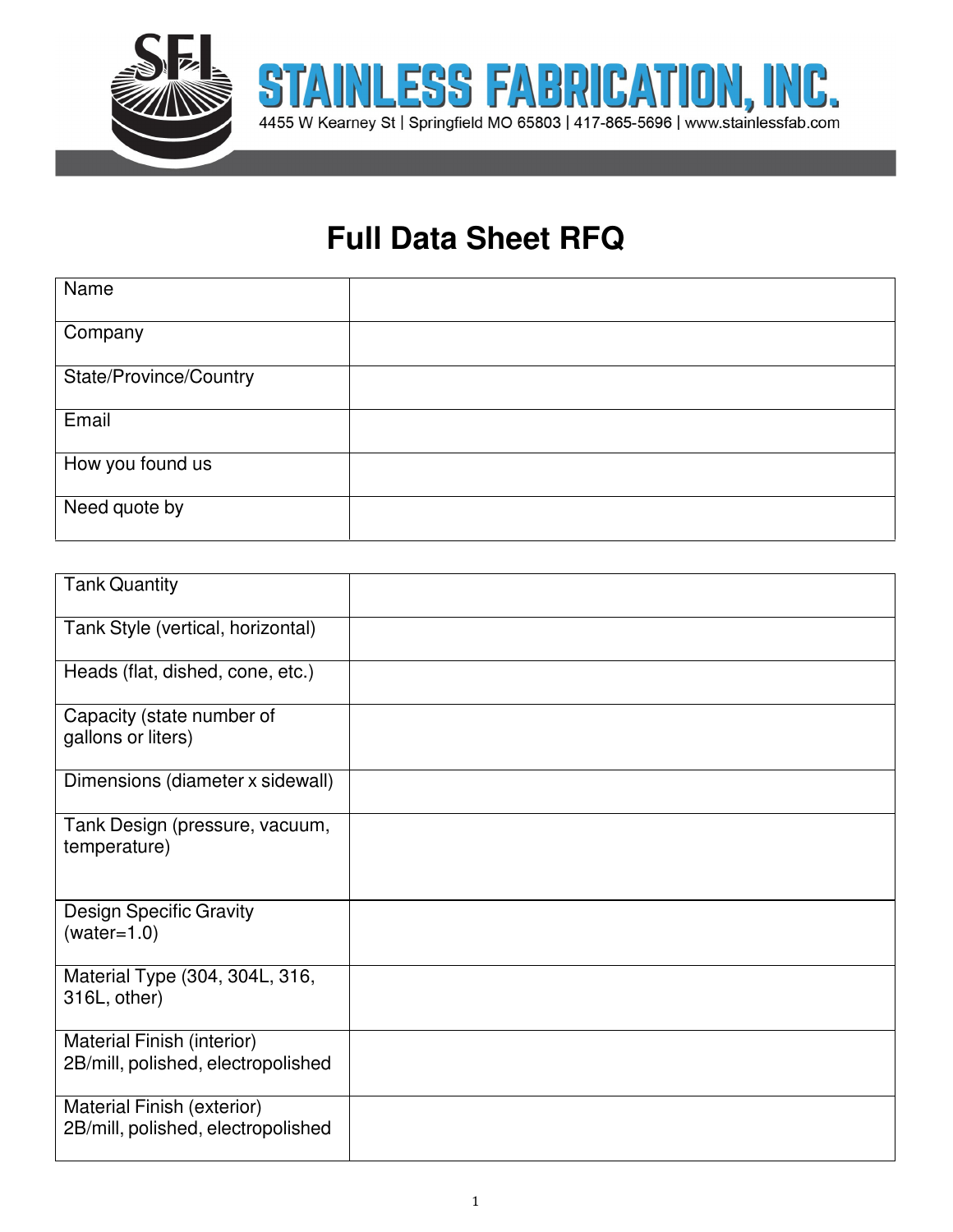| Single or Double Wall                                            |  |
|------------------------------------------------------------------|--|
| Heat Transfer Surface (dimpled,<br>half pipe, internal pipe coil |  |
| HTS Design (pressure,<br>temperature)                            |  |
| Tank Supports (legs, sidewall<br>lugs, saddles, skirt)           |  |
| Manways & Gasket Material                                        |  |
| Weld Finish (interior) (buffed,<br>polished)                     |  |
| Weld Finish (interior) (buffed,<br>polished)                     |  |
| Insulation (type and thickness)                                  |  |
| <b>Outer Jacket Material</b>                                     |  |
| Mixer (by SFI or by others)                                      |  |
| <b>Describe Agitation Requirements</b>                           |  |
| <b>Product in Tank</b>                                           |  |
| Viscosity (cps/centipoise)                                       |  |
| <b>Explosion Proof Motor Required</b><br>(yes or no)             |  |
| <b>Outlet Height</b>                                             |  |
| Outlet Size (diameter)                                           |  |
| Nozzle Type (ferrule, flange, etc.)                              |  |
| Nozzle Schedule (quantities and<br>sizes)                        |  |
|                                                                  |  |